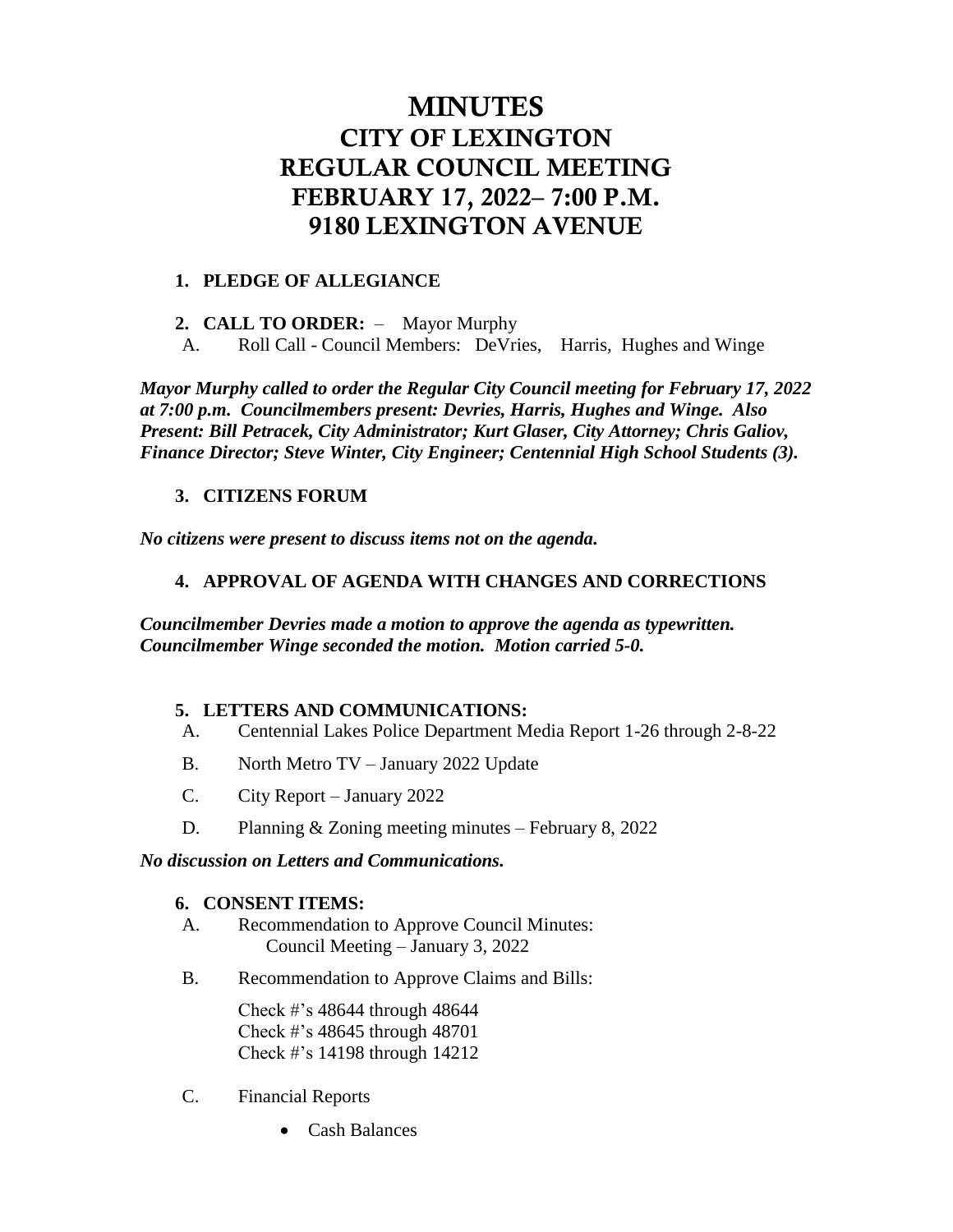Fund Summary – Budget to Actual

*Councilmember Winge made a motion to approve the consent agenda items. Councilmember Devries seconded the motion. Motion carried 5-0.*

## **7. ACTION ITEMS:**

A. Recommendation to approve Resolution NO. 22-12 A Resolution Receiving

Feasibility Report and Calling Public Hearing on Improvement (April 7, 2022)

*Steve Winter, City Engineer, provided an overview of Resolutions Nos. 22-12 and 22-13 involving 2022 road projects – North Hamline Ave. and North Highway Drive.* 

*Councilmember Hughes made a motion to approve Resolution NO. 22-12 A Resolution Receiving Feasibility Report and Calling Public Hearing on Improvement for April 7, 2022. Councilmember Harris seconded the motion. Motion carried 5-0.*

B. Recommendation to approve Resolution NO. 22-13 A Resolution Receiving

Feasibility Report and Calling Public Hearing on Improvement (April 7, 2022)

*Councilmember Harris made a motion to approve Resolution NO. 22-13 A Resolution Receiving Feasibility Report and Calling Public Hearing on Improvement for April 7, 2022. Councilmember Winge seconded the motion. Motion carried 5-0.* 

## **8. MAYOR AND COUNCIL INPUT**

*Councilmember Devries explained that Ephesians Phase 2 process is going along well. Discussion ensued.* 

*Councilmember Harris stated that 9501 Hamline Ave. and 4146 Edgewood Road are parking vehicles on their front lawns. Petracek stated he would follow up with the police department on these addresses.* 

## **9. ADMINISTRATOR INPUT**

*Petracek stated that Cook's Auto Body Shop has not been sold. He stated that the potential buyer had similar issues with the Realtor that the City had had with him, and decided not to purchase the property.* 

## **10. CLOSED SESSION**

*Attorney Glaser provided an overview of the reasons the City Council would be convening into closed session.*

> • This portion of the meeting is closed pursuant Minn. Stat. Section 13D.05, subd. 3(b), and is permitted by the attorney-client privilege to discuss the legal aspects surrounding personnel matters under investigation.